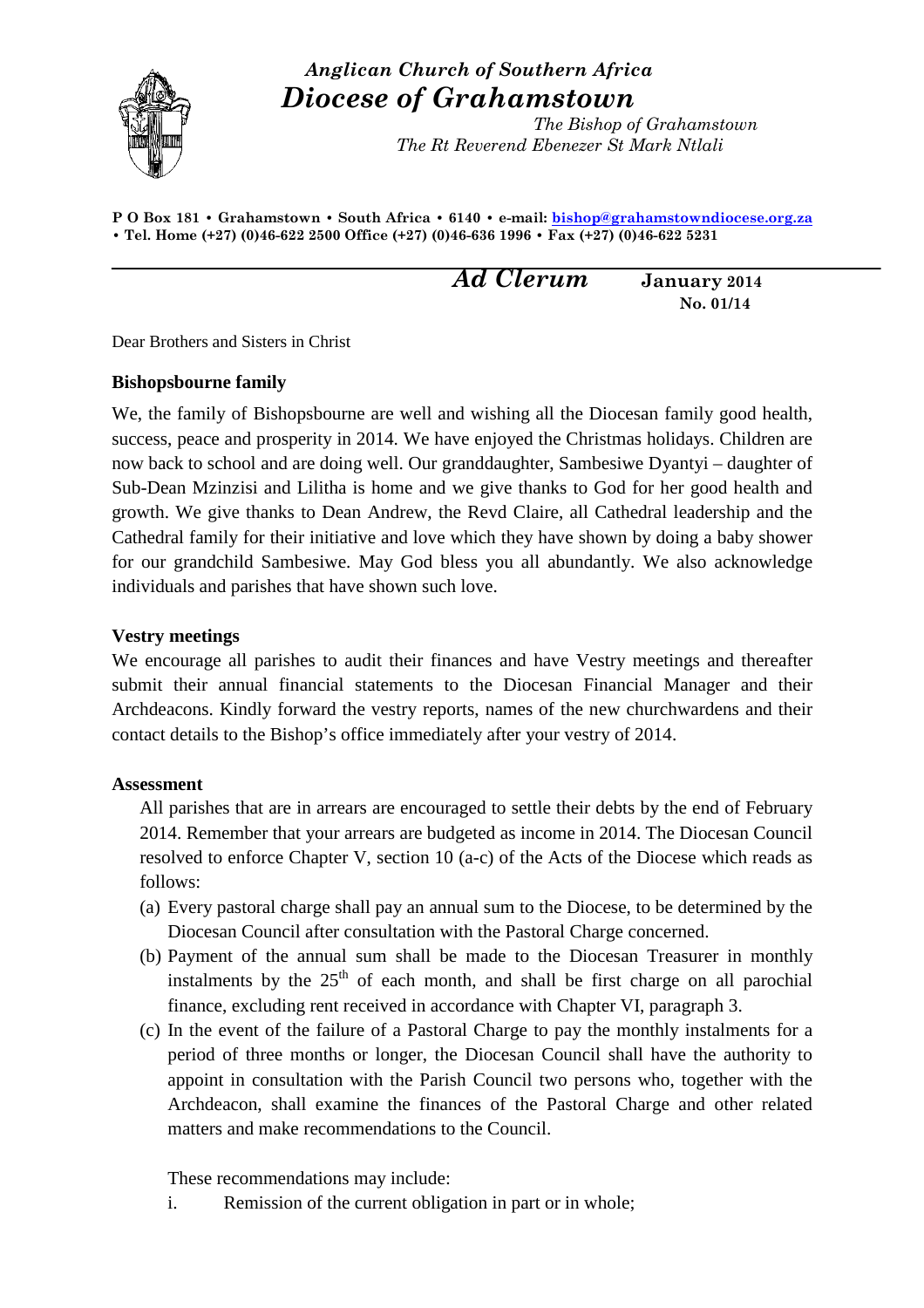- ii. Reduction of the amount of the annual sum;
- iii. The loss by the Pastoral Charge of its status as a Pastoral Charge, in which case the Diocesan Council shall request the Bishop to appoint a commission in terms of Chapter IX, section 4. After receiving the report of such a commission, it shall be competent for the Bishop, with the agreement of Diocesan Council, and after consultation with the Cathedral Chapter, to declare that the Pastoral Charge should cease to exist as such, provided that Synod at its session shall have the power to confirm or annul the action taken. tatus as a Pastoral Charge, in which<br>he Bishop to appoint a commission in<br>er receiving the report of such a<br>e Bishop, with the agreement of the

## **We congratulate all parishes that are up to date with their payments.**

**Increase in Assessment:** The Diocesan Council resolved that parish assessment is increased by a flat rate of 7% 7% with effect from January 2014.

## **Parish Insurance**

Parishes are encouraged to pay their insurance arrears and ensure that insurance for 2014 is paid by the end of February 2014.

## **Grahamstown Diocesan Foundation Trust**

We remind you that the Diocesan Foundation Trust will be launched on the  $22<sup>nd</sup>$  of February 2014 at Greenfields-Methodist Church in East London. Any form of donation towards the preparation of the launch will be much appreciated. Donations may be deposited into the Diocesan Revenue, FNB, Account No. 5232 1144 702, Branch Code 210717. For any Diocesan Revenue, FNB, Account No. 5232 1144 702, Branch Code 210717. For any enquiries in this regard please contact Mrs L. Ndema at 071 389 3623 or Archdeacon to the Ordinary BTM Mfenyana at 072 036 3232. Methodist Church in East London. Any form of donation towards the unch will be much appreciated. Donations may be deposited into the FNB, Account No. 5232 1144 702, Branch Code 210717. For any

## **Training of Executive Rectors and Executive Archdeacons. raining**

We will be circulating themes, dates, venue and the names of those who will be training our Archdeacons, Rectors, Priests-in-Charge and Assistant Clergy to enable them to minister in a democratic South Africa in the twenty first century. Archdeacons, Rectors, Priests-in-Charge and Assistant Clergy to enable them to minister in a<br>democratic South Africa in the twenty first century.<br>Welcome of new Diocesan Clergy:<br>We welcome the Revd Rob Penrith who is a Cha

## **Welcome of new Diocesan Clergy Clergy:**

beginning January 2014. We wish him a happy stay in Grahamstown and that the Lord may bless his ministry abundantly abundantly. We pray and hope that he will be a blessing to the Diocesan School for Girls community and that of St Andrew's College. We look forward to welcoming the Revd Godfrey Walton into our Diocese some time in February.

+ Googe branoniton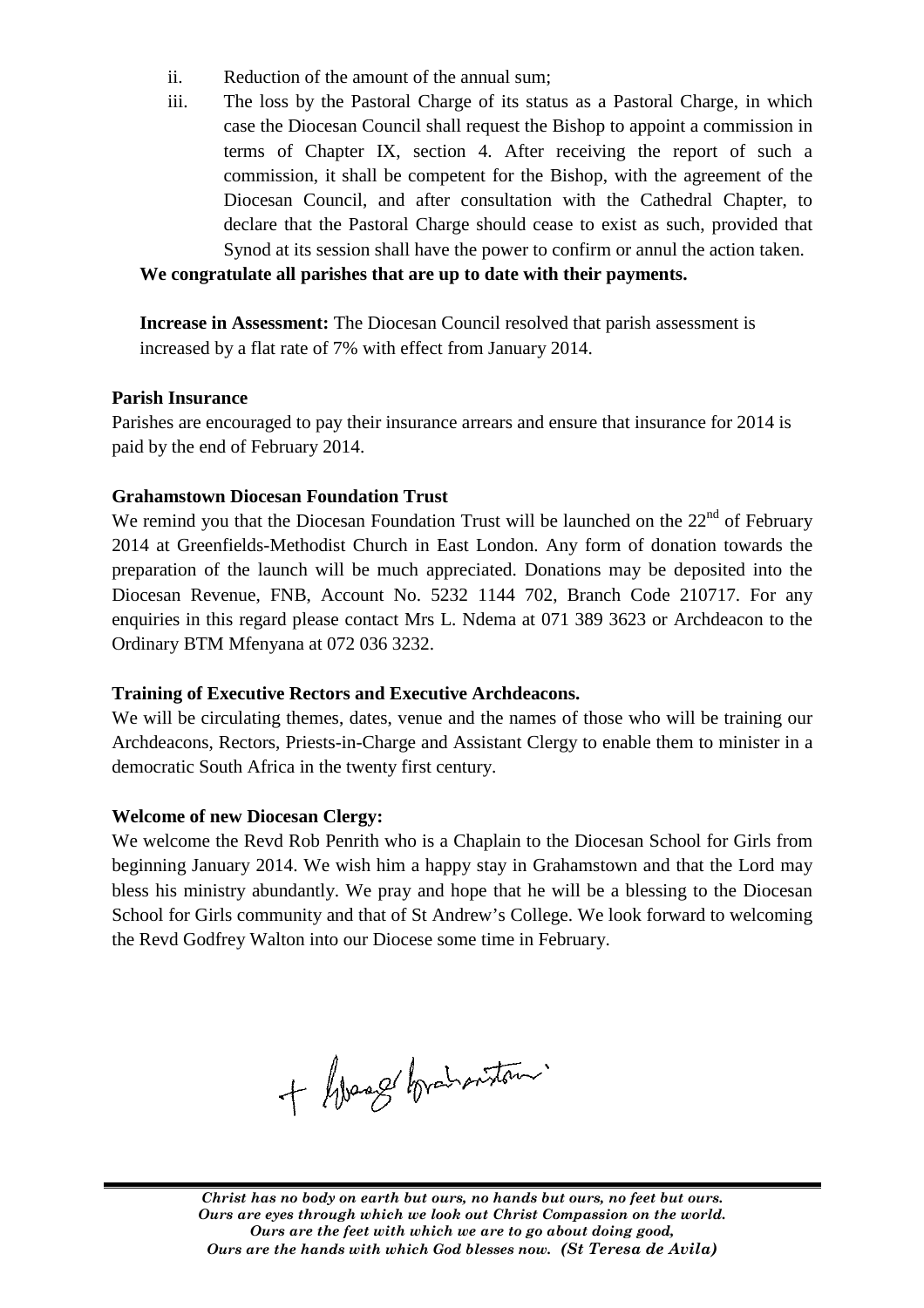#### **Fellowship of Vocation**

There will be Fellowship of Vocation workshops throughout the year – the first of which will take place at St Saviour's on Friday  $28<sup>th</sup>$  February and Saturday  $1<sup>st</sup>$  March. Kindly uphold all participants in your prayers

#### **Observing our vision and taking forward our Synodical decisions of 2010 and 2013**

Greetings to the leadership, clerics and laity of the diocese and the diocesan family in the name of our Lord and Saviour Jesus Christ. With the Synod Resolution Committee and Chapter we have prioritized 2014 to implement two resolutions as follows:

- Family Life
- Education, that is, theological, civic education and general education

This is interesting because we have discovered that the United Nations Worldwide is encouraging the world society to observe and celebrate the twentieth anniversary of the International Year of the Family in 2014. We call upon the whole Diocese to observe and to celebrate family life each and every Sunday from the  $5<sup>th</sup>$  of March – 30<sup>th</sup> September 2014. We will circulate to every parish a liturgy that has themes, scripture readings, prayers and hymns that will focus on the Diocese as a family, on the Diocese as part of the ACSA Family, and on the Diocese as part of the Worldwide Anglican Communion. Each parish will get the material before the  $5<sup>th</sup>$  of March.

## **160th Anniversary of our Grahamstown Diocese**

We will provide a programme that will enable each Chapelry, parish, archdeaconry, Diocesan Guild, Junior Church, and all the families that worship the Living God in Christ in the power of the Holy Spirit, to participate in thanksgiving for the heritage which our forebears have left us, and in looking at our current situation and determining our future. We will welcome inputs from Clergy, Churchwardens, leaders of various guilds, councils, ordinary church members as to how best we can celebrate this great anniversary, remembering that Grahamstown is the second oldest diocese in the Anglican Church of Southern Africa.

#### **The College of the Transfiguration**

We are pleased to inform you that through the able leadership of the Revd Canon Prof Barney Pityana the College has been accredited for the Diploma in Theology and the BTh Degree. We congratulate Archbishop Thabo and the Synod of Bishops; the Dean of the Province +Rubin Phillip who is Chairperson of the College Council, members of council; academic, administration and domestic staff ; and college students on this achievement. We inform you that there will be a re-launch of the new College on the  $19<sup>th</sup>$  of March 2014 at 14h00. This will run simultaneously with the graduation ceremony. Remember that contributions to Theological Sunday continue, as we endow theological education in the Anglican Church of Southern Africa. For smooth running forward your contribution to the Diocese.